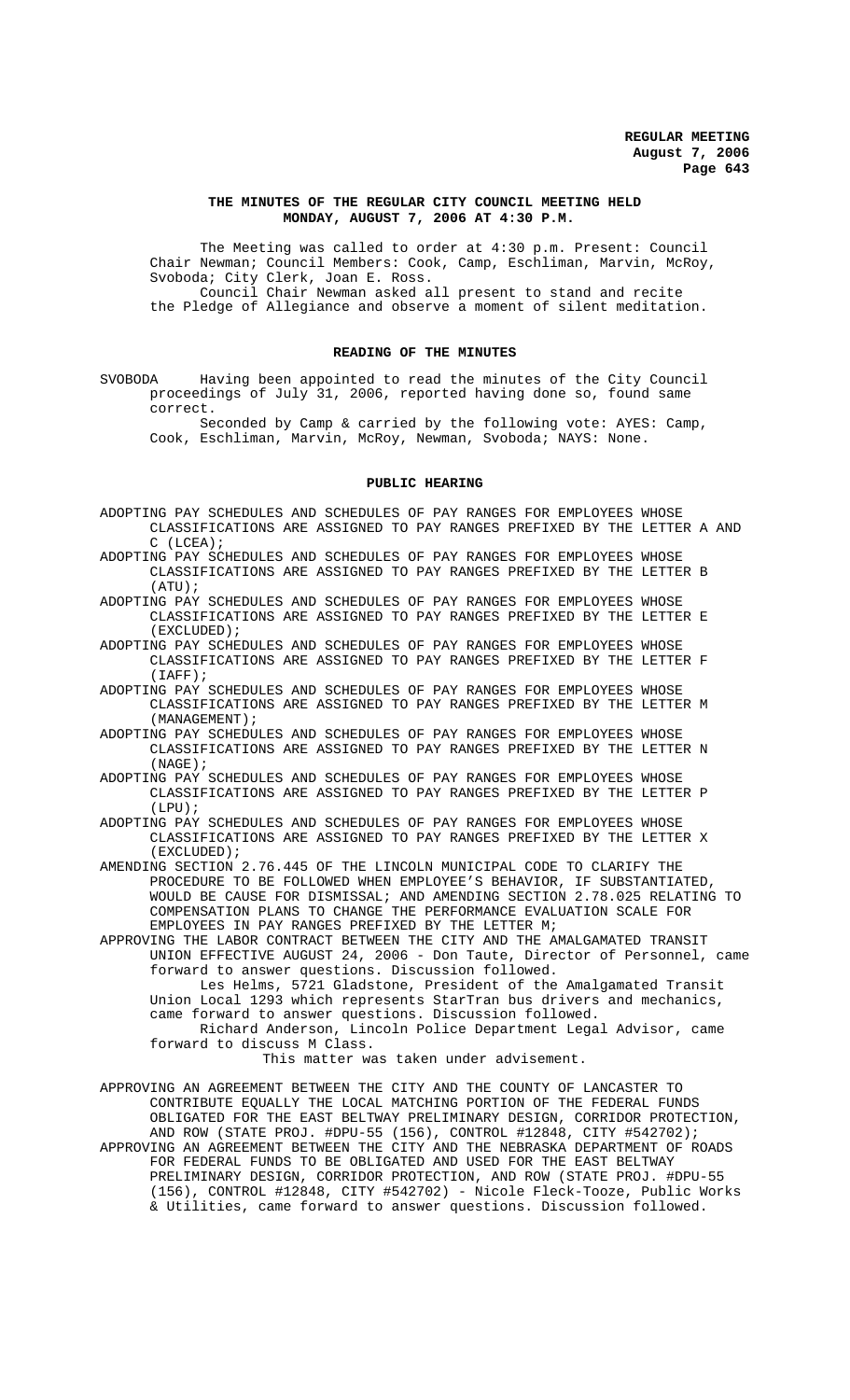> Roger Figard, Public Works & Utilities, came forward to answer questions. Karl Fredrickson, Director of Public Works & Utilities, came forward to answer questions. This matter was taken under advisement.

> > **\*\* END OF PUBLIC HEARING \*\***

# **COUNCIL ACTION**

## **LIQUOR RESOLUTIONS - NONE**

#### **ORDINANCES - 2ND READING & RELATED RESOLUTIONS (as required)**

- ADOPTING PAY SCHEDULES AND SCHEDULES OF PAY RANGES FOR EMPLOYEES WHOSE CLASSIFICATIONS ARE ASSIGNED TO PAY RANGES PREFIXED BY THE LETTER A AND C (LCEA) - CLERK read an ordinance, introduced by Ken Svoboda, adopting pay schedules and schedules of pay ranges for employees of the City of Lincoln, Nebraska whose classifications are assigned to pay ranges prefixed by the letters "A," an "C"; and repealing Ordinance No. 18594, passed by the City Council on August 8, 2005, the second time.
- ADOPTING PAY SCHEDULES AND SCHEDULES OF PAY RANGES FOR EMPLOYEES WHOSE CLASSIFICATIONS ARE ASSIGNED TO PAY RANGES PREFIXED BY THE LETTER B (ATU) - CLERK read an ordinance, introduced by Ken Svoboda, adopting pay schedules and schedules of pay ranges for employees of the City of Lincoln, Nebraska whose classifications are assigned to pay ranges prefixed by the letter "B"; and repealing Ordinance No. 18592, passed by the City Council on August 8, 2005, the second time.
- ADOPTING PAY SCHEDULES AND SCHEDULES OF PAY RANGES FOR EMPLOYEES WHOSE CLASSIFICATIONS ARE ASSIGNED TO PAY RANGES PREFIXED BY THE LETTER E (EXCLUDED) - CLERK read an ordinance, introduced by Ken Svoboda, adopting pay schedules and schedules of pay ranges for employees of the City of Lincoln, Nebraska whose classifications are assigned to pay ranges prefixed by the letter "E"; and repealing Ordinance No. 18590, passed by the City Council on August 8, 2005, the second time.
- ADOPTING PAY SCHEDULES AND SCHEDULES OF PAY RANGES FOR EMPLOYEES WHOSE CLASSIFICATIONS ARE ASSIGNED TO PAY RANGES PREFIXED BY THE LETTER F (IAFF) - CLERK read an ordinance, introduced by Ken Svoboda, adopting pay schedules and schedules of pay ranges for employees of the City of Lincoln, Nebraska whose classifications are assigned to pay ranges prefixed by the letter "F" and repealing Ordinance No. 18591, passed by the City Council on August 8, 2003, the second time.
- ADOPTING PAY SCHEDULES AND SCHEDULES OF PAY RANGES FOR EMPLOYEES WHOSE CLASSIFICATIONS ARE ASSIGNED TO PAY RANGES PREFIXED BY THE LETTER M (MANAGEMENT) - CLERK read an ordinance, introduced by Ken Svoboda, adopting pay schedules and schedules of pay ranges for employees of the City of Lincoln, Nebraska whose classifications are assigned to pay ranges prefixed by the letter "M"; and repealing Ordinance No. 18479, passed by the City Council on December 13, 2004 as amended by Ordinance No. 18674, passed by the City Council on February 6, 2006, the second time.
- ADOPTING PAY SCHEDULES AND SCHEDULES OF PAY RANGES FOR EMPLOYEES WHOSE CLASSIFICATIONS ARE ASSIGNED TO PAY RANGES PREFIXED BY THE LETTER N (NAGE) - CLERK read an ordinance, introduced by Ken Svoboda, adopting pay schedules and schedules of pay ranges for employees of the City of Lincoln, Nebraska whose classifications are assigned to pay ranges prefixed by the letter "N"; and repealing Ordinance No. 18588, passed by the City Council on August 8, 2005, the second time.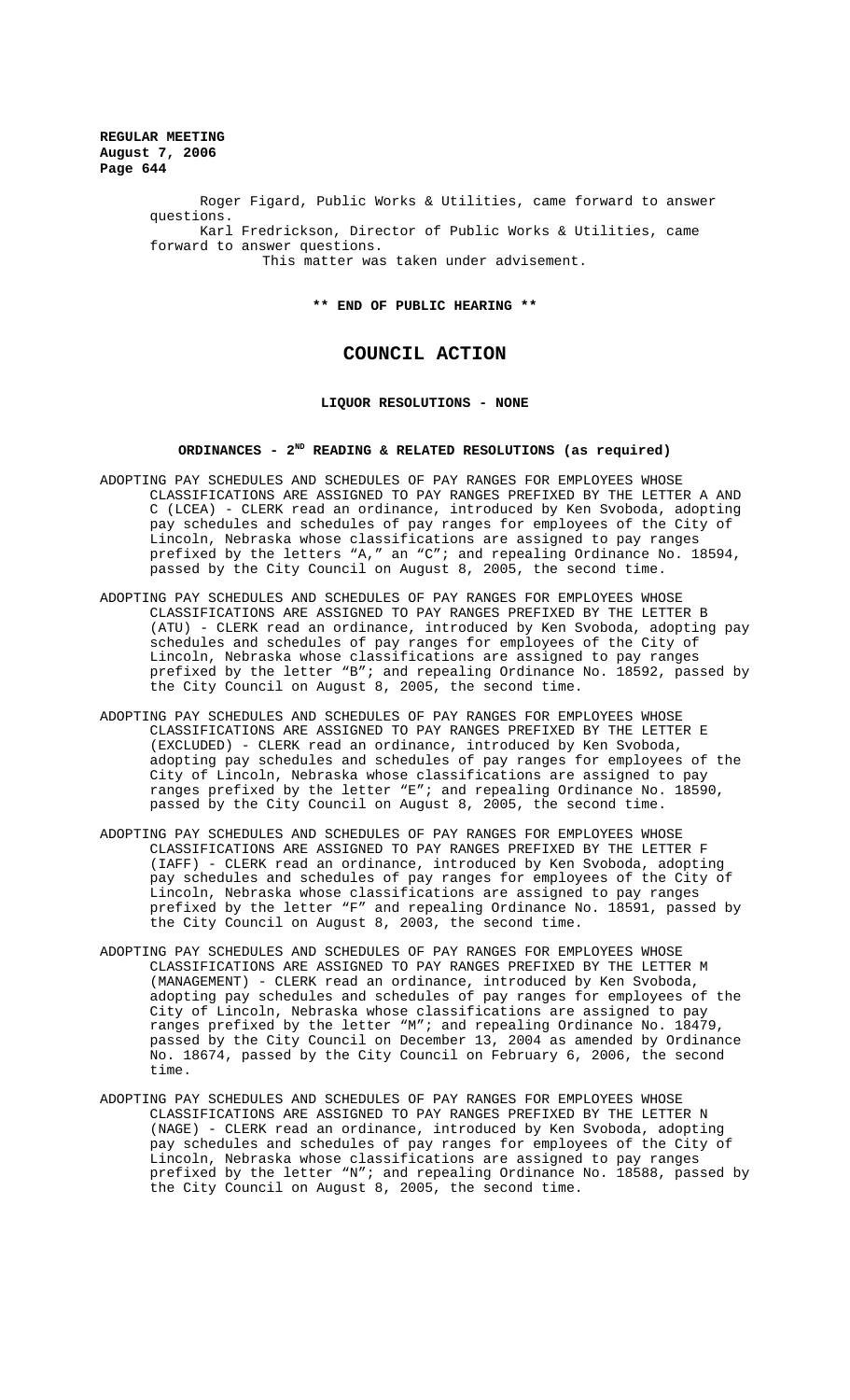- ADOPTING PAY SCHEDULES AND SCHEDULES OF PAY RANGES FOR EMPLOYEES WHOSE CLASSIFICATIONS ARE ASSIGNED TO PAY RANGES PREFIXED BY THE LETTER P (LPU) - CLERK read an ordinance, introduced by Ken Svoboda, adopting pay schedules and schedules of pay ranges for employees of the City of Lincoln, Nebraska whose classifications are assigned to pay ranges prefixed by the letter "P"; and repealing Ordinance No. 18593, passed by the City Council on August 8, 2005, the second time.
- ADOPTING PAY SCHEDULES AND SCHEDULES OF PAY RANGES FOR EMPLOYEES WHOSE CLASSIFICATIONS ARE ASSIGNED TO PAY RANGES PREFIXED BY THE LETTER X (EXCLUDED) - CLERK read an ordinance, introduced by Ken Svoboda, adopting pay schedules and schedules of pay ranges for employees of the City of Lincoln, Nebraska whose classifications are assigned to pay ranges prefixed by the letter "X" and repealing Ordinance No. 18589, passed by the City Council on August 8, 2005, the second time.
- AMENDING SECTION 2.76.445 OF THE LINCOLN MUNICIPAL CODE TO CLARIFY THE PROCEDURE TO BE FOLLOWED WHEN EMPLOYEE'S BEHAVIOR, IF SUBSTANTIATED, WOULD BE CAUSE FOR DISMISSAL; AND AMENDING SECTION 2.78.025 RELATING TO COMPENSATION PLANS TO CHANGE THE PERFORMANCE EVALUATION SCALE FOR EMPLOYEES IN PAY RANGES PREFIXED BY THE LETTER M - CLERK read an ordinance, introduced by Ken Svoboda, amending Title 2 of the Lincoln Municipal Code by amending Section 2.76.445 within Chapter 2.76, Personnel System, to clarify the procedure to be followed when an employee's behavior, if substantiated, would be cause for dismissal; amending Section 2.78.025 within Chapter 2.78, Management Compensation Plan, to change the Performance Evaluation Scale for employees in pay ranges prefixed by the letter "M"; and repealing Sections 2.76.445 and 2.78.025 of the Lincoln Municipal Code as hitherto existing, the second time.

APPROVING THE LABOR CONTRACT BETWEEN THE CITY AND THE AMALGAMATED TRANSIT UNION EFFECTIVE AUGUST 24, 2006 - PRIOR to reading:

COOK Moved to waive the Council Rules for Bill No. 06R-150 to change the order and vote on this date.

Seconded by Svoboda & carried by the following vote: AYES: Camp, Cook, Eschliman, Marvin, McRoy, Newman, Svoboda; NAYS: None.

CLERK Read the following resolution, introduced by Svoboda, who moved its adoption:

BE IT RESOLVED by the City Council of the City of Lincoln, Nebraska:

That the attached labor contract between the City of Lincoln and the Amalgamated Transit Union, to be effective August 24, 2006, is hereby approved, and the Mayor is authorized to execute the same on behalf of the City.

Introduced by Ken Svoboda Seconded by Marvin & carried by the following vote: AYES: Camp, Cook, Marvin, McRoy, Newman, Svoboda; NAYS: Eschliman.

#### **RESOLUTIONS**

APPROVING AN AGREEMENT BETWEEN THE CITY AND THE COUNTY OF LANCASTER TO CONTRIBUTE EQUALLY THE LOCAL MATCHING PORTION OF THE FEDERAL FUNDS OBLIGATED FOR THE EAST BELTWAY PRELIMINARY DESIGN, CORRIDOR PROTECTION, AND ROW (STATE PROJ. #DPU-55 (156), CONTROL #12848, CITY #542702). (6/26/06 - PUBLIC HEARING & ACTION CONTINUED TO 7/10/06) (7/10/06 - P.H. CON'T. TO 8/7/06) - PRIOR to reading:<br>SVOBODA Moved to amend Bill No. 06R-121

Moved to amend Bill No. 06R-121 by accepting the substitute Interlocal Agreement for Project 542702 - East Beltway between the City of Lincoln and Lancaster County.

Seconded by Marvin & carried by the following vote: AYES: Camp, Cook, Eschliman, Marvin, McRoy, Newman, Svoboda; NAYS: None.

CLERK Read the following resolution, introduced by Jon Camp, who moved its adoption:<br>A-83962 BE IT R

BE IT RESOLVED by the City Council of the City of Lincoln, Nebraska:

That the attached Agreement between the City of Lincoln and Lancaster County to contribute equally the local matching portion of the Federal funds obligated for the East Beltway Preliminary Design, Corridor Protection and ROW as related to the State of Nebraska Department of Roads Project No. DPU-55(156), CN-12848, City Project No.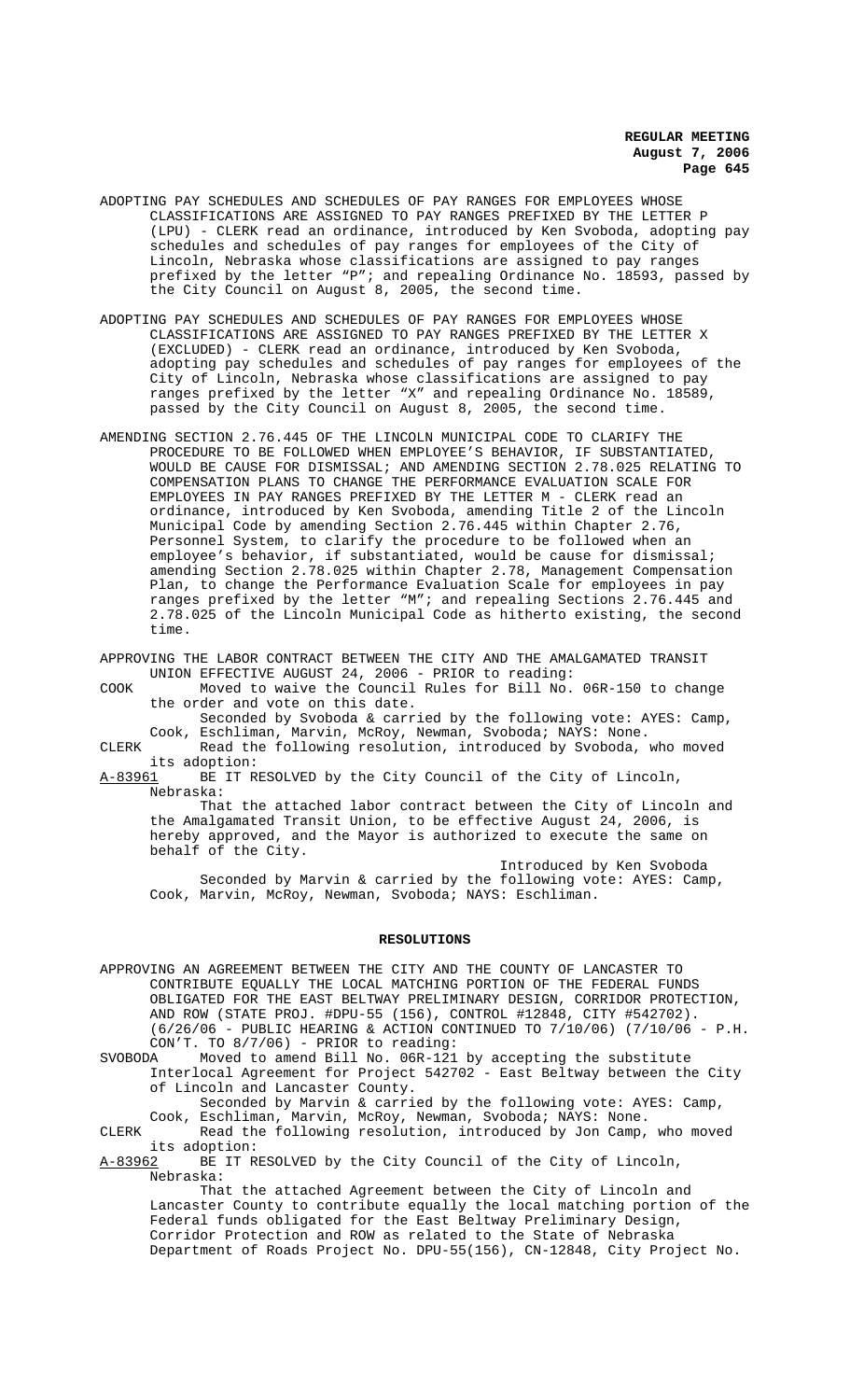542702, in accordance with the terms and conditions contained in said Agreement, is hereby approved and the Mayor is authorized to execute the same on behalf of the City of Lincoln.

The City Clerk is directed to return the executed copies of the Agreement to the Public Works and Utilities Department, for transmittal and execution by Lancaster County.

Introduced by Jon Camp Seconded by Marvin & carried by the following vote: AYES: Camp, Cook, Eschliman, Marvin, McRoy, Newman, Svoboda; NAYS: None.

APPROVING AN AGREEMENT BETWEEN THE CITY AND THE NEBRASKA DEPARTMENT OF ROADS FOR FEDERAL FUNDS TO BE OBLIGATED AND USED FOR THE EAST BELTWAY PRELIMINARY DESIGN, CORRIDOR PROTECTION, AND ROW (STATE PROJ. #DPU-55 (156), CONTROL #12848, CITY #542702). (6/26/06 - PUBLIC HEARING & ACTION CONTINUED TO 7/10/06) (7/10/06 - P.H. CON'T. TO 8/7/06) - CLERK read the following resolution, introduced by Ken Svoboda, who moved its adoption:

A-83963 BE IT RESOLVED by the City Council of the City of Lincoln, Nebraska:

That the attached Agreement between the City of Lincoln and the State of Nebraska Department of Roads for Project No. DPU-55(156), CN-12848, City Project No. 542702 for Federal funding of the East Beltway Preliminary Design, Corridor Protection, and ROW, in accordance with the terms and conditions contained in said Agreement, is hereby approved and the Mayor is authorized to execute the same on behalf of the City of Lincoln.

The City Clerk is directed to return the executed copies of the Agreement to the Public Works and Utilities Department, for transmittal and execution by the State Department of Roads.

Introduced by Ken Svoboda Seconded by Marvin & carried by the following vote: AYES: Camp, Cook, Eschliman, Marvin, McRoy, Newman, Svoboda; NAYS: None.

#### **PETITIONS AND COMMUNICATIONS**

THE FOLLOWING HAVE BEEN REFERRED TO THE PLANNING DEPARTMENT:

Special Permit No. 2045A - App. of ESP, Inc. for an amendment to expand the boundaries of the special permit on property generally located at NW 56th Street and West Partridge Lane.

Change of Zone No. 06046 - App. of ESP, Inc. for a change of zone from AG Agricultural District to R-3 Residential District on property generally located at NW 56<sup>th</sup> Street and West Madison Avenue. Change of Zone No. 06047 - App. of ESP, Inc. for a change of zone from AG Agricultural District to R-3 Residential District on property generally located at S. 96<sup>th</sup> Place and Old Cheney Road.

SETTING THE HEARING DATE OF MONDAY, AUGUST 21, 2006 AT 1:30 P.M. FOR THE APP. OF SIFU, INC. DBA 2020 CONVENIENCE STOP FOR A CLASS D LIQUOR LICENSE AT 2020 O STREET - CLERK read the following resolution, introduced by Jon Camp, who moved its adoption:

A-83964 BE IT RESOLVED by the City Council, of the City of Lincoln, that a hearing date is hereby set for Monday, August 21, 2006, at 1:30 p.m. or as soon thereafter as possible in the City Council Chambers, County-City Building, 555 S. 10<sup>th</sup> St., Lincoln, NE, for the application of Sifu, Inc. dba 2020 Convenience Stop for a Class D liquor license located at 2020 O Street.

If the Police Dept. is unable to complete the investigation by said time, a new hearing date will be set.

Introduced by Jon Camp Seconded by Svoboda & carried by the following vote: AYES: Camp, Cook, Eschliman, Marvin, McRoy, Newman, Svoboda; NAYS: None.

SETTING THE HEARING DATE OF MONDAY, AUGUST 21, 2006 AT 1:30 P.M. FOR THE APP. OF HOEKED, LLC DBA THE SIDETRACK TAVERN FOR A CLASS C LIQUOR LICENSE AT 935 O STREET- CLERK read the following resolution, introduced by Jon Camp, who moved its adoption:<br>A-83965 BE IT RESOLVED by the C

BE IT RESOLVED by the City Council, of the City of Lincoln, that a hearing date is hereby set for Monday, August 21, 2006, at 1:30 p.m. or as soon thereafter as possible in the City Council Chambers, County-City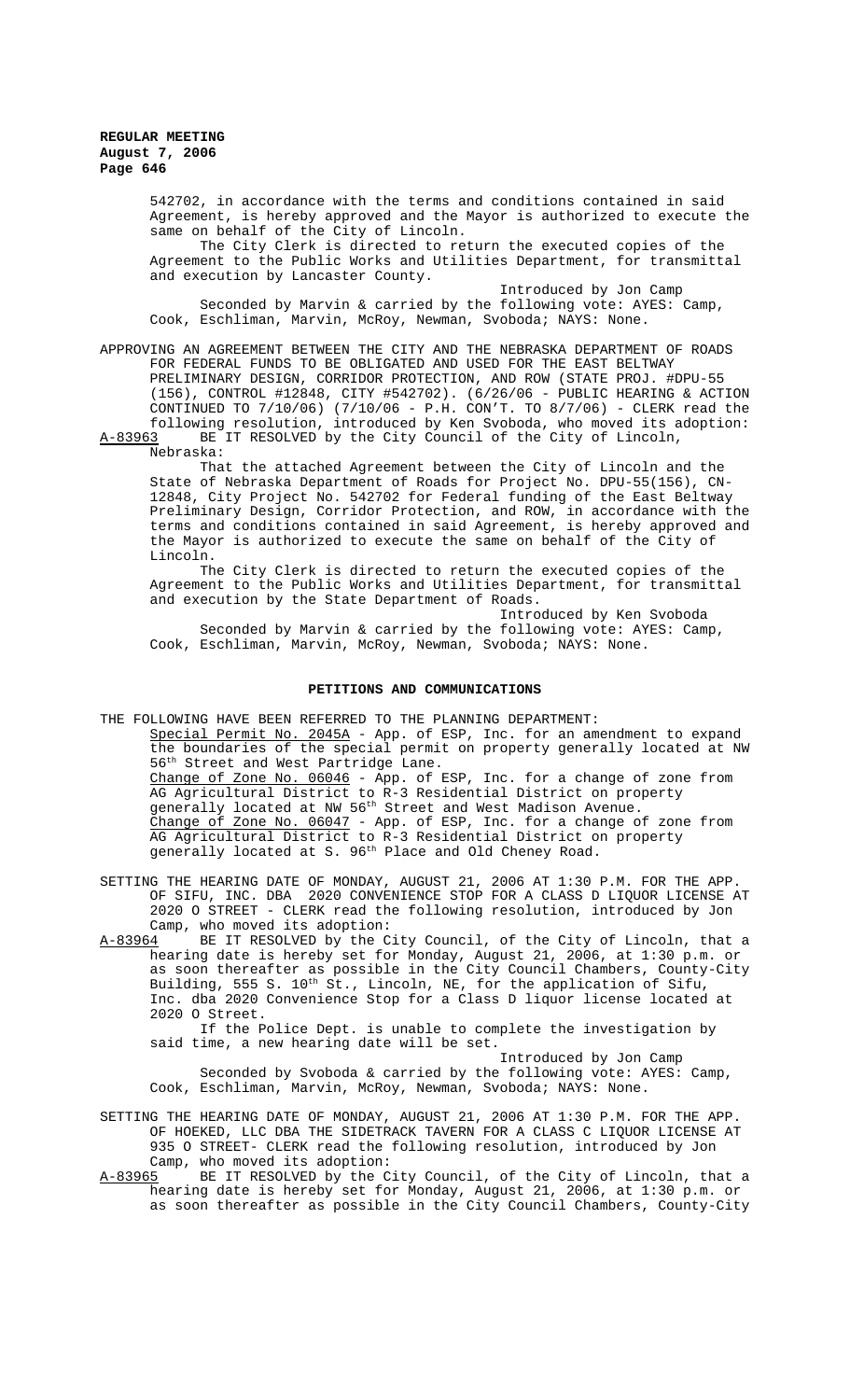Building, 555 S. 10th St., Lincoln, NE, for the application of Hoeked, LLC dba The Sidetrack Tavern for a Class C liquor license located at 935 O Street.

If the Police Dept. is unable to complete the investigation by said time, a new hearing date will be set.

Introduced by Jon Camp Seconded by Svoboda & carried by the following vote: AYES: Camp, Cook, Eschliman, Marvin, McRoy, Newman, Svoboda; NAYS: None.

#### **REPORTS OF CITY OFFICERS**

APPROVING THE DISTRIBUTION OF FUNDS REPRESENTING INTEREST EARNINGS ON SHORT-TERM INVESTMENTS OF IDLE FUNDS DURING THE MONTH ENDED JUNE 30, 2006- CLERK read the following resolution, introduced by Jon Camp, who moved its adoption:<br>A-83966 BE IT R

BE IT RESOLVED by the City Council of the City of Lincoln, Nebraska:

That during the month ended June 30, 2006, \$516,946.59 was earned from the investments of "IDLE FUNDS". The same is hereby distributed to the various funds on a pro-rata basis using the balance of each fund and allocating a portion of the interest on the ratio that such balance bears to the total of all fund balances.

Introduced by Jon Camp Seconded by Svoboda & carried by the following vote: AYES: Camp, Cook, Eschliman, Marvin, McRoy, Newman, Svoboda; NAYS: None.

- LINCOLN WATER & WASTEWATER SYSTEM RECAPITULATION OF DAILY CASH RECEIPTS FOR JULY, 2006 - CLERK presented said report which was placed on file in the Office of the City Clerk. **(8-71)**
- LINCOLN AIRPORT AUTHORITY RESOLUTION NO. 472 STATING THAT NO TAX LEVY SHOULD BE MADE FOR AIRPORT PURPOSES FOR THE FISCAL YEAR BEGINNING JULY 1, 2006 - CLERK presented said report which was placed on file in the Office of the City Clerk. **(54-2)**
- CLERK'S LETTER AND MAYOR'S APPROVAL OF RESOLUTIONS AND ORDINANCES PASSED BY THE CITY COUNCIL ON JULY 31, 2006 - CLERK presented said report which was placed on file in the Office of the City Clerk. **(27-1)**

## ORDINANCES - 1<sup>st</sup> READING & RELATED RESOLUTIONS

- APPROVING AN AGREEMENT BETWEEN THE CITY AND SHERIDAN LUTHERAN CHURCH FOR THE LEASE OF SPACE BY THE LINCOLN AREA AGENCY ON AGING FOR ITS ACTIVAGE CENTER PROGRAM AT 6955 OLD CHENEY ROAD FOR A PERIOD OF JULY 17, 2006 THROUGH SEPTEMBER 30, 2006 - CLERK read an ordinance, introduced by Jon Camp, accepting and approving a Lease Agreement between the City of Lincoln and Sheridan Lutheran Church for the lease of office space by the Lincoln Area Agency on Aging for its ActivAge Center Program at 6955 Old Cheney Road, Lincoln, NE for a term beginning July 17, 2006 through September 30, 2006, the first time.
- APPROVING A TRANSFER OF APPROPRIATIONS AND CASH (WHERE APPROPRIATE) BETWEEN PROJECTS WITHIN SEVERAL FUNDS WITHIN THE PUBLIC WORKS & UTILITIES DEPARTMENT - CLERK read an ordinance, introduced by Jon Camp, approving the transfer of unspent and unencumbered appropriations and cash (if any) between certain capital improvement projects within the Water Construction Fund, Sanitary Sewer Construction Fund, Solid Waste Revenue Fund, Street Construction Fund, and Vehicle Tax Fund within the Public Works & Utilities Department, the first time.
- AMENDING TITLE 5 OF THE LINCOLN MUNICIPAL CODE RELATING TO LICENSES AND REGULATIONS BY AMENDING OR REPEALING SECTIONS WITHIN CHAPTER 5.41, SALVAGING, RECYCLING AND COMPOSTING OPERATIONS, TO DELETE PROVISIONS RELATING TO SALVAGING OPERATIONS AND TO MAKE CHAPTER 5.41 APPLY ONLY TO RECYCLING AND COMPOSTING OPERATIONS; ADDING A NEW CHAPTER 5.43 ENTITLED SALVAGE DEALERS AND SALVAGE COLLECTORS TO ESTABLISH AND RELOCATE PROVISIONS DEALING WITH SALVAGING OPERATIONS PREVIOUSLY FOUND IN CHAPTER 5.41 - CLERK read an ordinance, introduced by Jon Camp, amending Title 5 of the Lincoln Municipal Code relating to Licenses and Regulations by amending Sections 5.41.010, 5.41.020, 5.41.030, 5.41.050, 5.41.060,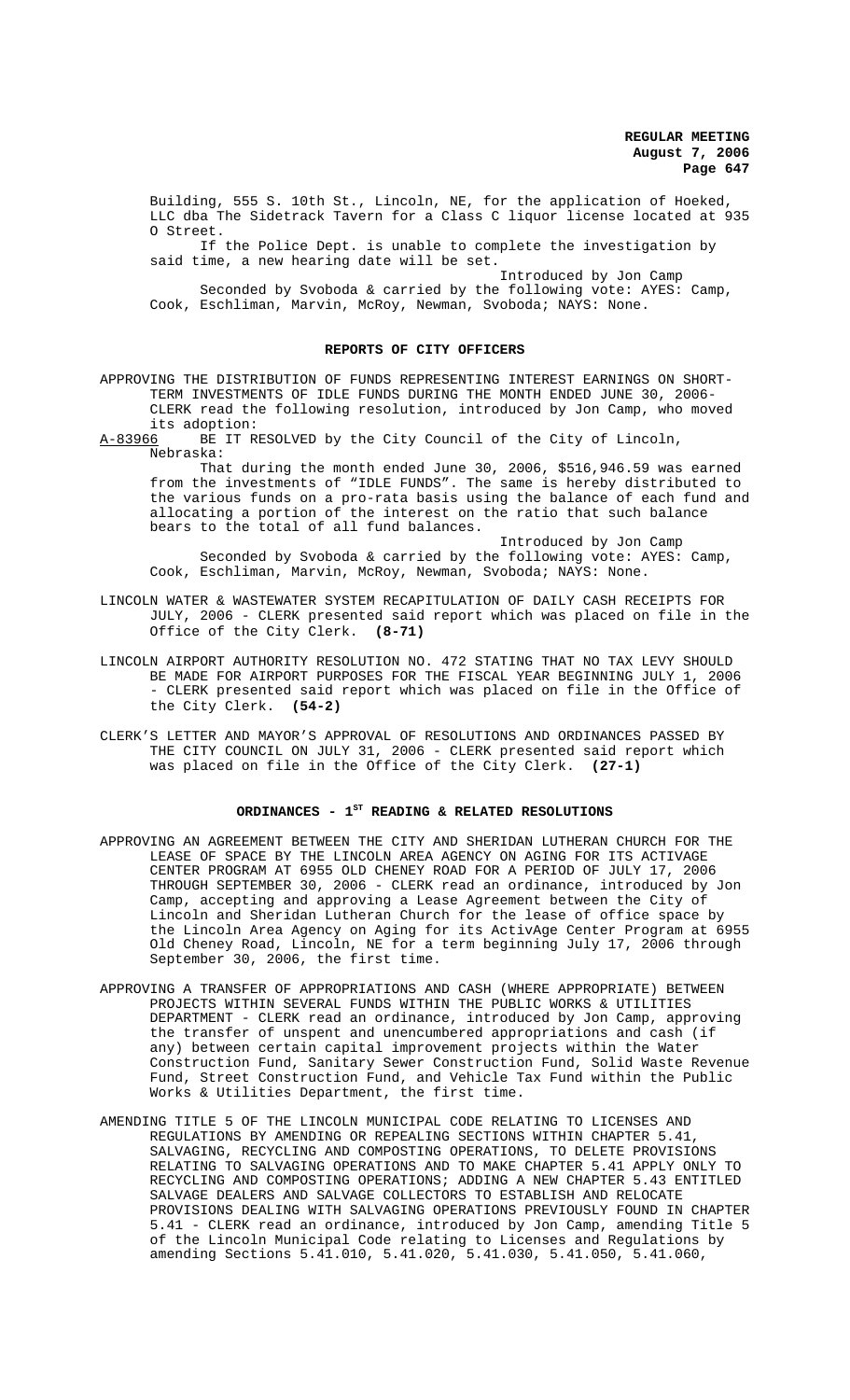5.41.070, 5.41.160, and 5.41.170 to delete provisions relating to salvaging and recycling operations and thereby making Chapter 5.41, currently entitled Salvaging, Recycling and Composting Operations, apply only to recycling and composting operations and recyclables drop off locations, and repealing Sections 5.41.110, 5.41.120, and 5.41.130 from Chapter 5.41 to relocate the provisions of those sections and to add new sections containing additional provisions in a new Chapter 5.43 entitled Salvage Dealers and Salvage Collectors to establish provisions dealing only with salvaging and recycling operations; and repealing Sections 5.41.010, 5.41.020, 5.41.030, 5.41.050, 5.41.060, 5.41.070, 5.41.160, and 5.41.170 of the Lincoln Municipal Code as hitherto existing, the first time.

- CHANGE OF ZONE 06021 AMENDING SECTIONS 27.69.046 AND 27.69.081 OF THE LINCOLN MUNICIPAL CODE RELATING TO SIGNS IN THE B-2 PLANNED NEIGHBORHOOD BUSINESS DISTRICT AND I-3 EMPLOYMENT CENTER DISTRICT, RESPECTIVELY, TO DELETE THE REQUIREMENT THAT THE ON-PREMISES GROUND SIGN FOR A FREE-STANDING PAD SITE BUILDING BE LOCATED WITHIN THIRTY FEET OF THE BUILDING - CLERK read an ordinance, introduced by Jon Camp, amending Sections 27.69.046 and 27.69.081 of the Lincoln Municipal Code to relating to signs in the B-2 and I-3 zoning districts, respectively, to delete the requirement that the on-premises ground sign for a free-standing pad site building be located within thirty feet of the building; and repealing Sections 27.69.046 and 27.69.081 of the Lincoln Municipal Code as hitherto existing, the first time.
- STREET NAME CHANGE 06003 RENAMING THAT PORTION OF S.W. 78TH STREET SOUTH OF WEST WALIN LANE AS S.W. 77TH STREET, LOCATED IN MEADOW VIEW 1ST ADDITION - CLERK read an ordinance, introduced by Jon Camp, changing the name of the portion of S.W.  $78^{\text{th}}$  Street south of West Walin Lane to S.W.  $77^{\text{th}}$ Street located in Meadow View 1<sup>st</sup> Addition, as recommended by the street Name Committee, the first time.
- AMENDING SECTION 9.36.100 OF THE LINCOLN MUNICIPAL CODE RELATING TO THE UNLAWFUL POSSESSION OF FIREARMS BY ADDING CONVICTIONS FOR CRIMES OF ASSAULT, UNLAWFUL INTRUSION, VIOLATION OF CUSTODY, DOMESTIC ASSAULT, FIRST DEGREE CRIMINAL TRESPASS, CONTRIBUTING TO THE DELINQUENCY OF A CHILD, PUBLIC INDECENCY/EXPOSURE, OPERATING A VEHICLE TO AVOID/FLEE ARREST, ANY VIOLATION OF THE NEBRASKA UNIFORM CONTROLLED SUBSTANCES ACT, UNLAWFUL USE OF TOXIC COMPOUNDS, AND MORE THAN TWO CONVICTIONS FOR DWI AND/OR REFUSAL TO SUBMIT TO A CHEMICAL TEST, TO THE PRE-EXISTING LIST OF NAMED OFFENSES, CONVICTION OF WHICH PRECLUDE POSSESSION OF ANY FIREARM - CLERK read an ordinance, introduced by Jon Camp, amending Section 9.36.100 of the Lincoln Municipal Code relating to the unlawful possession of firearms by adding convictions for crimes of assault, unlawful intrusion, violation of custody, domestic assault, first degrees criminal trespass, contributing to the delinquency of a child, public indecency/exposure, operating a vehicle to avoid/flee arrest, any violation of the Nebraska Uniform Controlled Substances Act, unlawful use of toxic compounds, and more than two convictions for DWI and/or refusal to submit to a chemical test, to the pre-existing list of named offenses, conviction of which preclude possession of any firearm; and repealing Section 9.36.100 of the Lincoln Municipal code as hitherto existing, the first time.
- AMENDING CHAPTER 9.36 OF THE LINCOLN MUNICIPAL CODE RELATING TO WEAPONS BY ADDING A NEW SECTION NUMBERED 9.36.130 TO MAKE IT UNLAWFUL TO POSSESS FIREARMS OR DANGEROUS WEAPONS IN CITY AND/OR COUNTY FACILITIES - CLERK read an ordinance, introduced by Jon Camp, amending Chapter 9.36 of the Lincoln Municipal Code relating to Weapons by adding a new section numbered 9.36.130 to make it unlawful to possess firearms or dangerous weapons in city and/or county facilities, the first time.

### **ORDINANCES - 3RD READING & RELATED RESOLUTIONS (as required)**

AMENDING SECTION 14.20.020 OF THE LINCOLN MUNICIPAL CODE TO INCREASE THE APPLICATION FEE FOR THE VACATION OF PUBLIC WAYS. (RELATED ITEMS: 06-113, 06-114, 06-115, 06R-146) (7/31/06 - Tie Vote, carries over to 8/7/06) - CLERK read an ordinance, introduced by Dan Marvin, amending Section 14.20.020 of the Lincoln Municipal Code relating to the vacation of public ways to increase the application fee for such a vacation request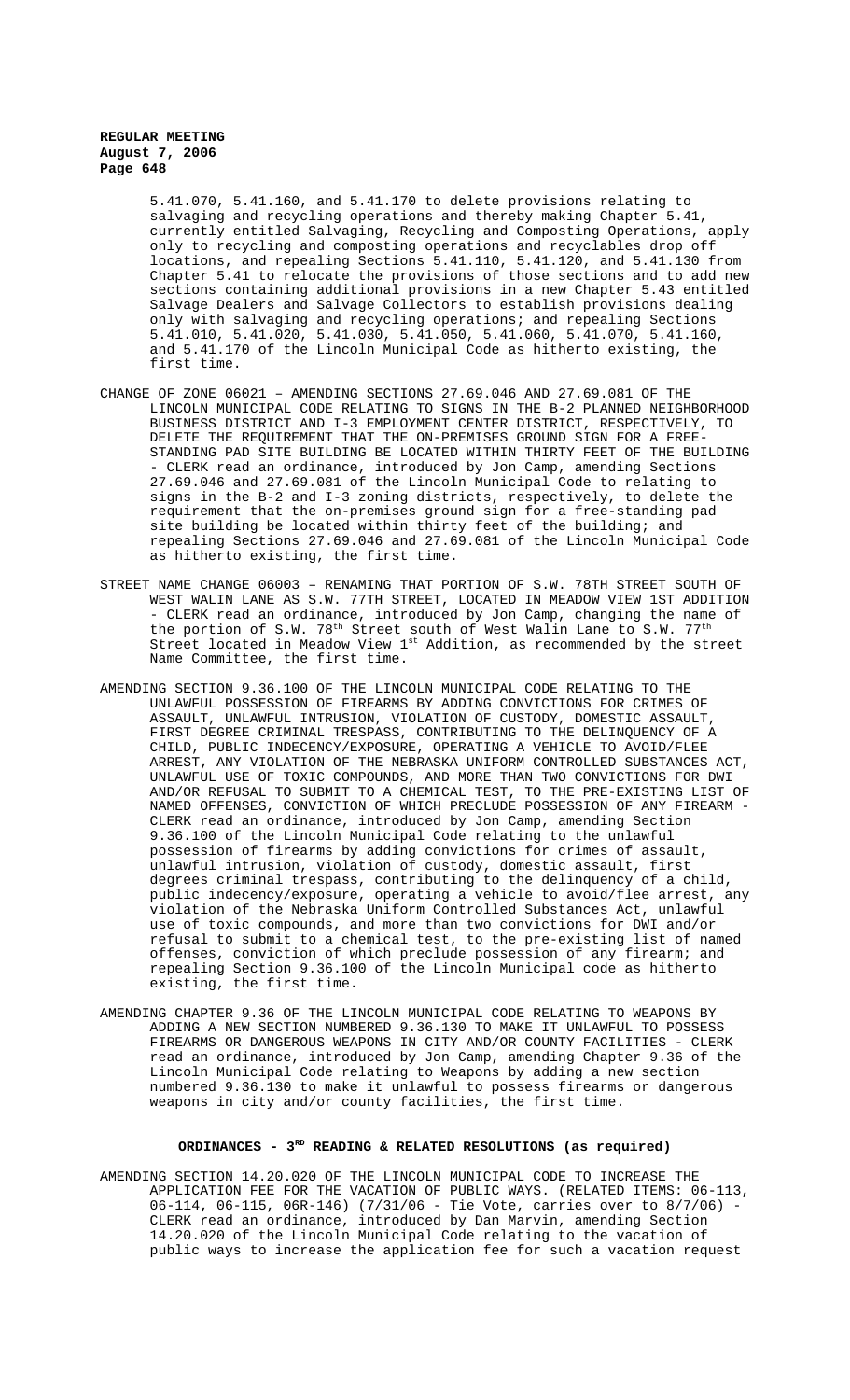from \$125.00 to \$250.00; and repealing Section 14.20.020 of the Lincoln Municipal Code as hitherto existing, the third time. MARVIN Moved to pass the ordinance as read.

Seconded by Svoboda & **LOST** by the following vote: AYES: Marvin, Newman; NAYS: Camp, Cook, Eschliman, McRoy, Svoboda.

The ordinance, having **LOST**, was assigned the File **#38-4535** & was placed on file in the Office of the City Clerk.

- AMENDING SECTIONS 10.16.030 AND 10.16.040 OF THE LINCOLN MUNICIPAL CODE BY MAKING ADDITIONAL AMENDMENTS TO THE PENALTY PROVISIONS FOR DRIVING UNDER THE INFLUENCE AND REFUSAL TO SUBMIT TO ALCOHOL TESTING TO CONFORM WITH PENALTIES PROSCRIBED BY STATE STATUTES AS REQUIRED BY LAW - CLERK read an ordinance, introduced by Annette McRoy, amending Sections 10.16.030 and 10.16.040 of the Lincoln Municipal Code by amending penalty provisions for driving under the influence and refusal to submit to .<br>alcohol testing to conform with changes made in state statutes as required by law; repealing Sections 10.16.030 and 10.16.040 of the Lincoln Municipal Code as hitherto existing; and declaring an emergency, the third time.
- MCROY Moved to pass the ordinance as read.

Seconded by Marvin & carried by the following vote: AYES: Camp, Cook, Eschliman, Marvin, McRoy, Newman, Svoboda; NAYS: None. The ordinance, being numbered **#18779**, is recorded in Ordinance Book #25, Page

### **REGISTERED TO SPEAK SESSION - NONE**

#### **OPEN MICROPHONE SESSION - NONE**

## **MISCELLANEOUS BUSINESS**

#### **PENDING -**

CAMP Moved to extend the Pending List to August 14, 2006. Seconded by Svoboda & carried by the following vote: AYES: Camp, Cook, Eschliman, Marvin, McRoy, Newman, Svoboda; NAYS: None.

## **UPCOMING RESOLUTIONS -**

CAMP Moved to approve the resolutions to have Public Hearing on August 14, 2006. Seconded by Svoboda & carried by the following vote: AYES: Camp, Cook, Eschliman, Marvin, McRoy, Newman, Svoboda; NAYS: None.

## **ADJOURNMENT 5:09 P.M. RECONVENED 5:09 P.M.**

#### **ONE AND SIX YEAR STREETS & HIGHWAY PUBLIC HEARING**

Chairperson Newman: This evening, the Lincoln City Council is holding a public hearing on the One and Six Year Streets and Highways Program. For the record, we are assembled in the City Council Chambers, Lincoln, Nebraska. The date is August  $7<sup>th</sup>$ , 2006, the time is 5:09 p.m. A recording of the hearing and proceeding is being made. Present and conducting this hearing are City Council Members: Jonathan Cook, Annette McRoy, Jon Camp, Dan Marvin, Robin Eschliman, Ken Svoboda and myself, Patte Newman, Chairperson. This Public Hearing is held each year to fulfill State Statutory Requirements and also serves as the Public Hearing for the City's Capitol Improvements Program. It should be noted that the C.I.P. is a "Funding" Document only. The One Year Program lists projects proposed for final design, right-of-way acquisition, construction or study during Fiscal Year 2007. The second through sixth year (FY 2008-2012) program lists those projects which are in some phase of development or will enter the street planning process. All projects were identified on the Public Hearing Notice, advertised in the Lincoln Journal Star on Sunday, July 23, 2006. Also, this notice was placed on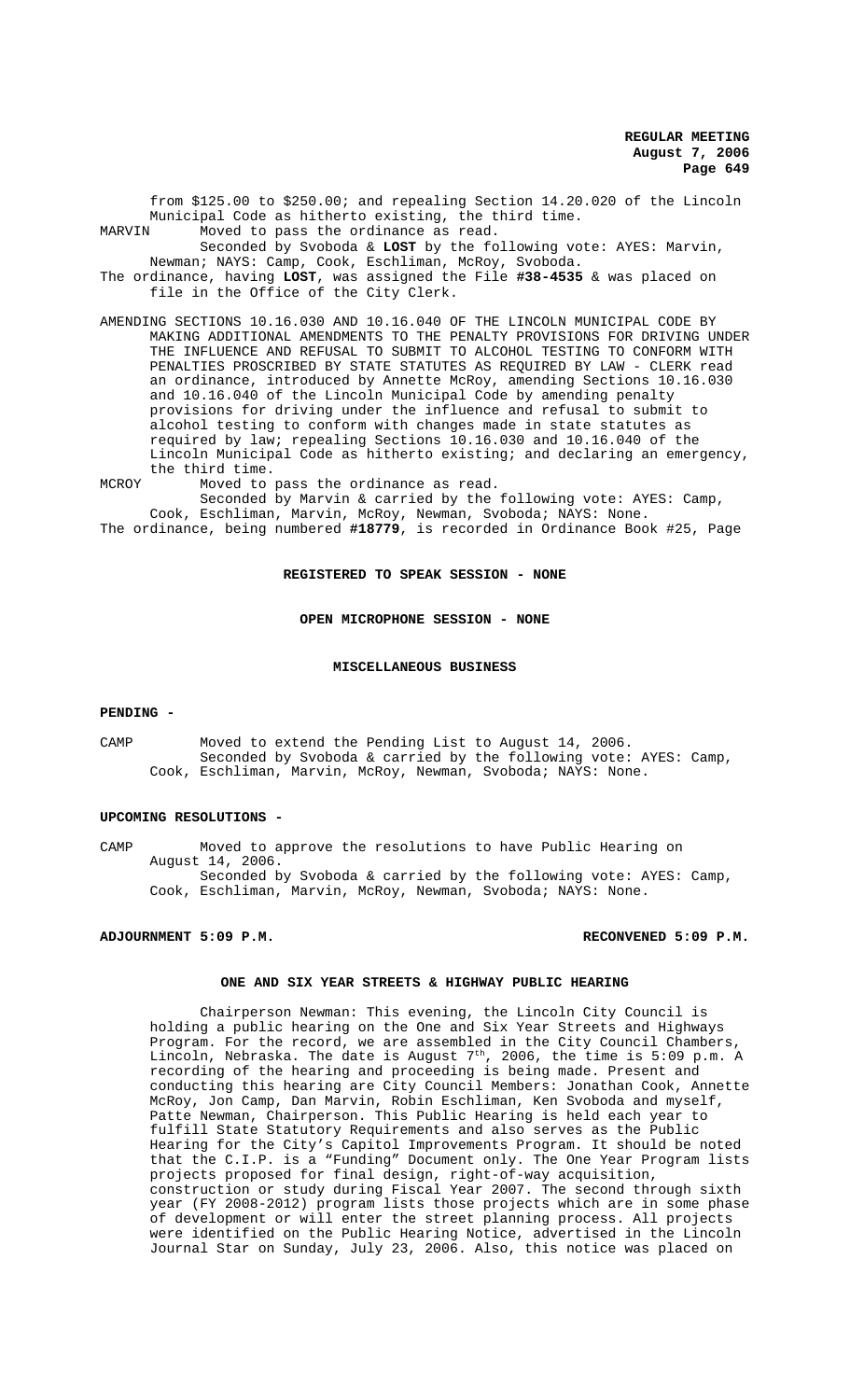the City's Website starting on July 3, 2006, as well as on Channel 5. This Public Hearing is being held so citizens will have an opportunity to express their views on this proposed program. In addition, citizens have 10 days after the hearing to submit any statements or exhibits to the Public Works Department. Therefore, all statements and exhibits received on or before, August 17th, 2006 will become a part of the public hearing record. These statements should be forwarded to Roger Figard, City Public Works Department, Engineering Services, 531 Westgate Boulevard / Suite 100, Lincoln, Nebraska 68528. This public hearing is divided into three parts. First, City Staff will present information related to the program. The second part of the hearing is for your<br>participation. We are here to receive input from you. Part three of the participation. We are here to receive input from you. hearing will be my closing statement. At this time I would like to call upon Public Works & Utilities Staff to present information relating to this program.

Roger Figard, with the Public Works & Utilities/Engineering Services: As stated earlier by Council Chairperson Patte Newman, this public hearing is held each year to fulfill State Statutory Requirement, which ensures that an integrated system of public roads is provided for the general welfare of the state, counties and municipalities. This program is administered by the State Board of Public Roads, Classifications and Standards. For the City of Lincoln purposes, we use our Capital Improvement Program to generate the Transportation Improvement Program which is acknowledged and accepted by the Federal Highway Administration and also then the State of Nebraska in producing a One and Six Year Street and Highway Program. So the One and Six Program is an identical document of funding and projects as the City of Lincoln's Capital Improvement Program. The proposed One and Six Year Streets and Highways Program and the Capital Improvement Program for Fiscal Years 2007 through 2012 reflect an average annual expenditure of almost 31.8 million dollars. This annual expenditure is comprised of \$16.8 million of City Revenues, \$10.5 Million in Federal Aid and \$4.5 Million in Other Funds (Includes State/Federal, Train Mile Tax, and Railroad Transportation Safety District). Over the six years we also have \$8.5 million listed as 'unknown'.

The one year program for fiscal year 2007 lists projects proposed for final design, right-of-way acquisition, construction or engineering study. These projects include:

| (12) | Antelope Valley Phase 1 Project - Big "T" |  |  |                                                                   |
|------|-------------------------------------------|--|--|-------------------------------------------------------------------|
| (13) |                                           |  |  | Antelope Valley Phase 2 Project - Channel Wall                    |
| (14) |                                           |  |  | Antelope Valley Phase 3 Project - Channel Wall                    |
| (15) |                                           |  |  | Antelope Valley Phase 1 Project - Planning/Coordination           |
| (16) |                                           |  |  | Antelope Valley Phase 1 Project - Planning/Design                 |
| (17) |                                           |  |  | Antelope Valley Phase 1 Project - "P" and "O" Street Bridges.     |
| (18) |                                           |  |  | Antelope Valley Phase 1 Project - "N" Street Bridge.              |
| (19) |                                           |  |  | Antelope Valley Phase 1 Project - "O" Street Bridge and Road.     |
| (20) |                                           |  |  | Antelope Valley Phase 1 Project - "East Leq" of the Big "X"       |
| (21) |                                           |  |  | Antelope Valley Phase 1 Project - "J" Street Bridge.              |
| (22) |                                           |  |  | Antelope Valley Phase 1 Project - South Street Bridge.            |
| (23) |                                           |  |  | Antelope Valley Phase 1 Project - North/south Road, "K" Street to |
|      | North of "O" Street.                      |  |  |                                                                   |
| (24) |                                           |  |  | Antelope Valley Phase 1 Project - North/south Road, North of "Q"  |
|      | Street to "Y" Street.                     |  |  |                                                                   |

- (25) East "O" Street from 42nd to 52nd Streets
- (26) Harris Overpass Replacement<br>(27) South Beltway
- (27) South Beltway
- (28) East Beltway<br>(29) SW 40th Viad
- (29) SW 40th Viaduct<br>(30) Adams and NW 12
- (30) Adams and NW 12th Street Bridge Repair
- 48th Street and Huntington Avenue

The one year program also includes projects which continue thru the entire six year program: 'Intelligent Transportation Infrastructure Improvements, Traffic Optimization, and Management'; 'Miscellaneous, Emergency and Safety Projects and Operational Improvements'; 'Modify, Replace, or Install Traffic Signal Equipment and Communication Links';'Studies, Preliminary Engineering and Right-Of-Way Acquisition'; 'Upgrade Built Environment and Traffic Calming'; 'City Subsidy for Repaving, Paving Districts and Federal Aid Projects'; 'Landscaping in Connection with Street Improvement Projects'; 'Misc. Engineering, Construction and Computer Records'; 'Sidewalk Maintenance and Repair'; 'Arterial/residential Rehabilitation and Intersection Projects'.

The second through sixth year program (Fiscal Years 2008-2012) identifies projects that are in some phase of development or will enter the street planning process. These projects include: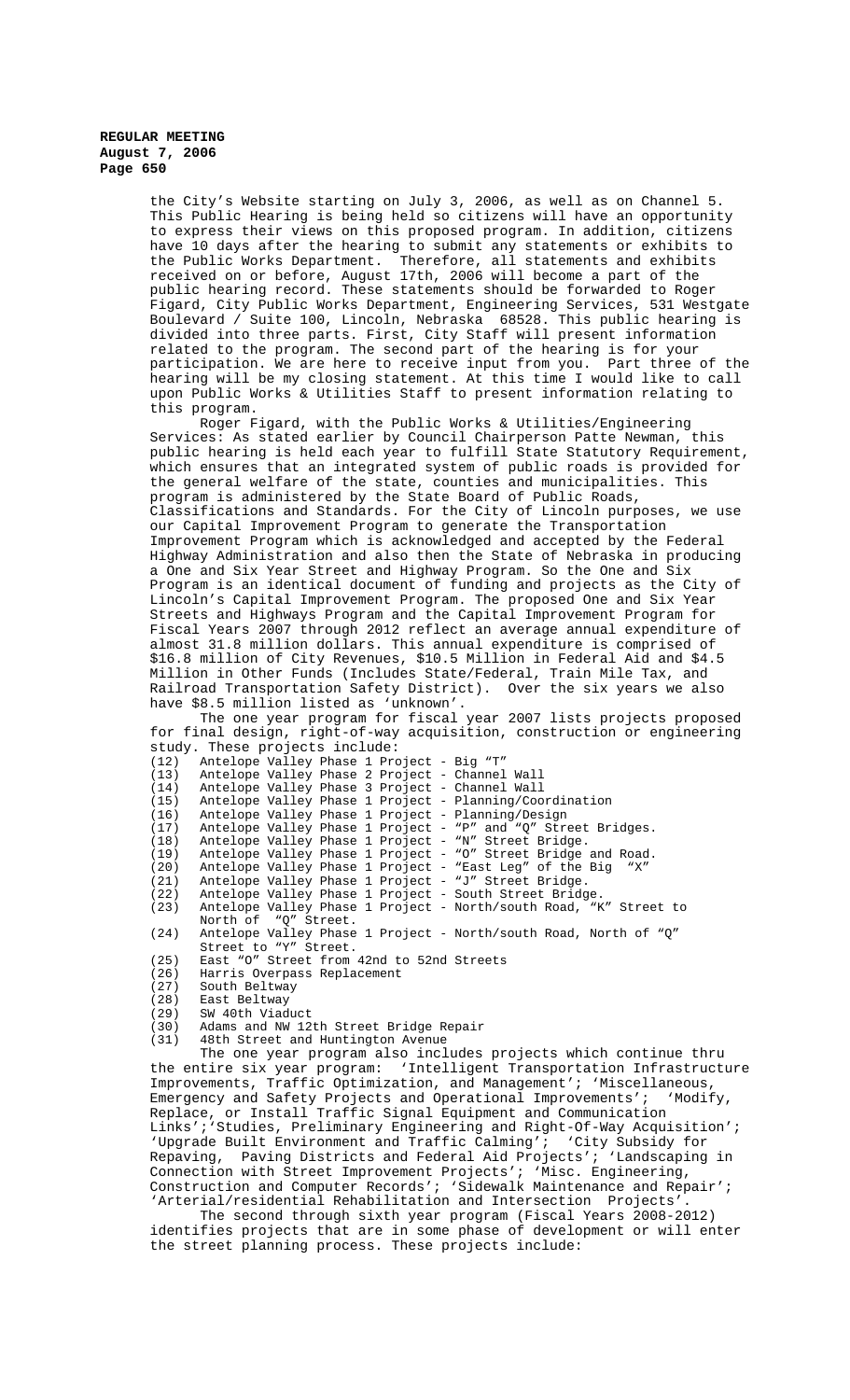(13) Antelope Valley Phase 2 Project - Channel Wall (14) Antelope Valley Phase 3 Project - Channel Wall (15) Antelope Valley Phase 1 Project - Planning/Coordination (17) Antelope Valley Phase 1 Project - "P" and "Q" Street Bridges.<br>(18) Antelope Valley Phase 1 Project - "N" Street Bridge. (18) Antelope Valley Phase 1 Project - "N" Street Bridge. (19) Antelope Valley Phase 1 Project - "O" Street Bridge and Road.  $(20)$  Antelope Valley Phase 1 Project - "East Leg" of the Big  $(21)$  Antelope Valley Phase 1 Project - "J" Street Bridge. Antelope Valley Phase 1 Project - "J" Street Bridge. (22) Antelope Valley Phase 1 Project - South Street Bridge. (23) Antelope Valley Phase 1 Project - North/south Road, "K" Street to North of "Q" Street. (24) Antelope Valley Phase 1 Project - North/south Road, North of "Q" Street to "Y" Street.<br>(26) Harris Overpass (26) Harris Overpass Replacement<br>(27) South Beltway Project (27) South Beltway Project<br>(28) East Beltway

East Beltway

(29) SW 40th Viaduct Project

(32) 48th Street and Madison Avenue

This FY 2007 thru 2012 Streets and Highways Program, which is also the C. I. P. and the T. I. P., was earlier voted on by the Planning Commission on June 7th, 2006. After Council approval of the Capital Improvement Program, the Capital Budget, with or without revisions, Public Works & Utilities/Engineering Services will produce a separate document called the One and Six Highway Program. That document is required to be submitted to the State of Nebraska for approval in concurrence with the Feds by March of each year. Typically we have that document submitted in September or October and approved later that year. In general are there staff comments or questions? Discussion followed.

Chairperson Newman: Are there any questions of staff? Any questions of Roger or other staff on this? If not, the second part of this public hearing is taking place, any interested parties who would like to present a statement, comment, or ask questions pertaining to this proposed program may do so. In presenting your statement, you may do so in one of several ways. Your statement may be entirely oral, you may have a prepared written statement-- which you may read; or if you have a written statement and do not wish to read it into the record, you may simply give the statement to the City Clerk. It will be included as part of the official hearing record. Because a record of this hearing must be kept, it is requested that when you come forward to comment- you sign the sign-up sheet, then state your name and address-- and please spell your last name. Now anyone interested in making a statement on this program may do so.

Rick Krueger, 8200 Cody Lane, came forward to comment on the CIP regarding streets and requested that a portion of the wheel tax dollars collected over the past years for new construction only be used for new construction. He also requested that asphalt be applied on Yankee Hill Road between  $40^{\text{th}}$  &  $56^{\text{th}}$  Streets.

Bruce Bohrer, 1135 M Street, came forward representing the Lincoln Chamber of Commerce, to speak on their infrastructure financing and CIP recommendations agreeing that the street and road construction budget is a very important element to the economic development effort. He requested support on their organization's ideas for near and long term solutions.

Peter Katt, 1045 Lincoln Mall, came forward to comment that the City should spend money on building roads and not spend street dollars on politicking them to the public for other purposes.

Chairperson Newman: Is there anyone else who would like to make a statement on this program? Do any of the Council members wish to comment? If there are no other comments-- I will make some concluding remarks. Let me remind you that statements or exhibits received on or before August 17th, 2006 will become a part of this hearing record. The information received at this hearing and during the comment period will be evaluated by the Public Works Department, and subsequently by the City Council. Final action will be taken by City Council resolution adopting the C.I.P. budget. It is now 5:31 p.m., and the public hearing is closed.

City Clerk: I have one thing I was asked to announce, we have a letter signed by the County Commissioners. A letter to the City Council Members regarding the economic development positions just briefly to state that in 2002 the County signed an Interlocal Agreement with the City and Lincoln Electric System for an Administrative Assistant to the Mayor for Economic Development under County Contract #C02-0092 and this will be made a part of the record.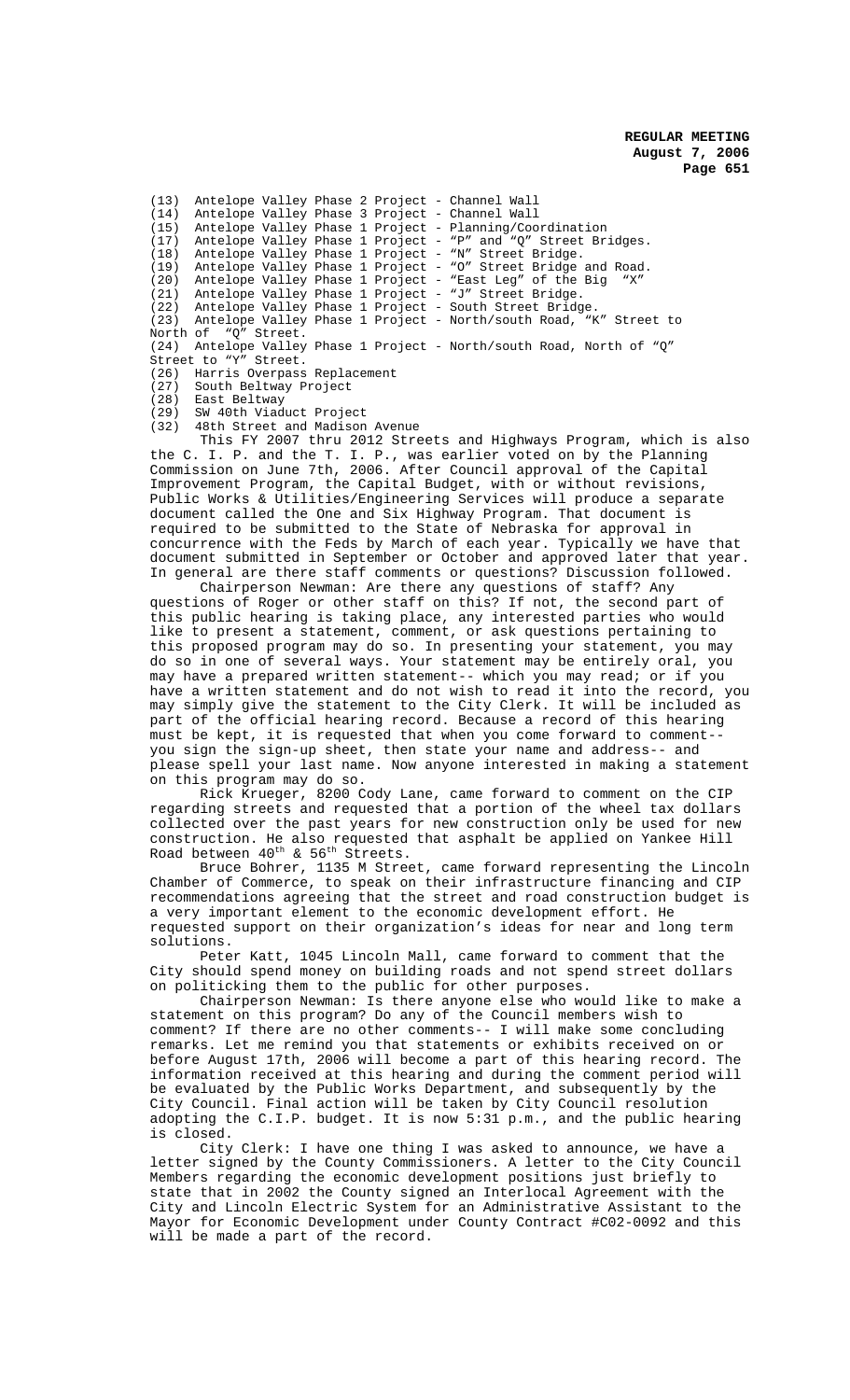## **2006-2007 MAYOR'S RECOMMENDED ANNUAL OPERATING BUDGET & CAPITAL IMPROVEMENT PROGRAM 2006/07 - 2011/12**

City Clerk: As part of the Recommended Budget, the City proposes to take the following action allowed by LB 989 as passed by the 1998 Nebraska State Legislature.

1. The Mayor's Recommended Budget anticipates the use of allowable growth in the tax base above the 2.5% if any, already provided by LB 989 for improvements to real property as a result of new construction, additions to existing buildings, any improvements to real property which increase the value of such property, and any increase in valuation due to annexation, and any personal property valuation over the prior year. This increase is estimated at 3.25% pending certification of final valuations from the County Assessor's office. It is the City's intention to utilize the final percentage increase in growth, as provided by the certified final valuations, to increase the restricted funds base and to utilize various other lid exemptions provided in LB 989.

2. The City intends to carryover all unused restricted fund authority from prior and current fiscal years as well as any unused restricted fund authority from the 2005-06 budget to future fiscal years. This unused restricted fund authority is estimated at up to \$10,000,000 but depends upon final completion of lid documents to be filed with the State Auditor's Office. It is the City's intention to carryover all unused restricted funds authority as determined by final completion of the forms. And now the City Budget Officer will make comments.

Steve Hubka, City Budget Officer: I would like to say a few things to kick off the public hearing to summarize what we are doing tonight is taking public testimony on the Mayor's proposed budget as well as proposed changes the City Council made on a preliminary basis. The Mayor's budget keeps the projected tax rate the same which was largely necessary because of very flat sales tax collections. About eight fulltime equivalent positions were eliminated in the Mayor's budget – about half of these are seasonal positions, the others mostly are fractional portions of classified positions. The Mayor's budget increased spending by only \$89,000 or .07% of an increase. Adjusted for the impact of not having a 27th pay period in 2006-2007, the increase in the budget is 2.2%. Preliminary Council reductions to the tax funded budget are about 1.1 million with \$245,000 added back for possible use to enhance economic development efforts. Council proposed changes eliminate about another 10 full-time equivalent positions. With that, I'd like to point out as you probably recognizing by now that City employees are well represented at tonight's public hearing. I think it's obvious they have some concerns about some recent events and recent discussions. Because some of the preliminary budget cuts from July 19th seem to have been personal in nature, some employees have expressed to me a reluctance to speak because of the fear of retaliation by bringing attention to themselves or their department. Anything the Council might be willing to say prior to or during the testimony that could ease their fears, I might encourage some people to come forward and provide you the input you need to help finalize the budget. Discussion followed.

Steve Masters, Public Works & Utilities Administrator: I have been asked to provide an outline of where we are with the Southwest Wastewater Facility. Some of you may recall we started a public process and announced a public process that we were trying to match and be in step with the update of the Comp Plan. In that process there have been a number of issues that have been raised and we are now somewhat separating that public process from the Comp Plan process perhaps. Our intent is to have a report generated by our consulting engineers reflecting some of the things that have come up through that process, one of which has been the request that we provide a form of economic evaluation of locating a facility in southwest Lincoln. Our intent is to have that report available by mid-September. We'd like to point out that the reason we're looking at a facility, perhaps a treatment facility in southwest Lincoln, at some point in the future, is that the trunk sewer facilities that are under construction now are designed to serve the tier one development in south and southwest Lincoln. Additional facilities are needed for the community to grow into the tier two area. For that reason we have placed a project in Year One of the proposed CIP that would allow us to purchase an option on the property within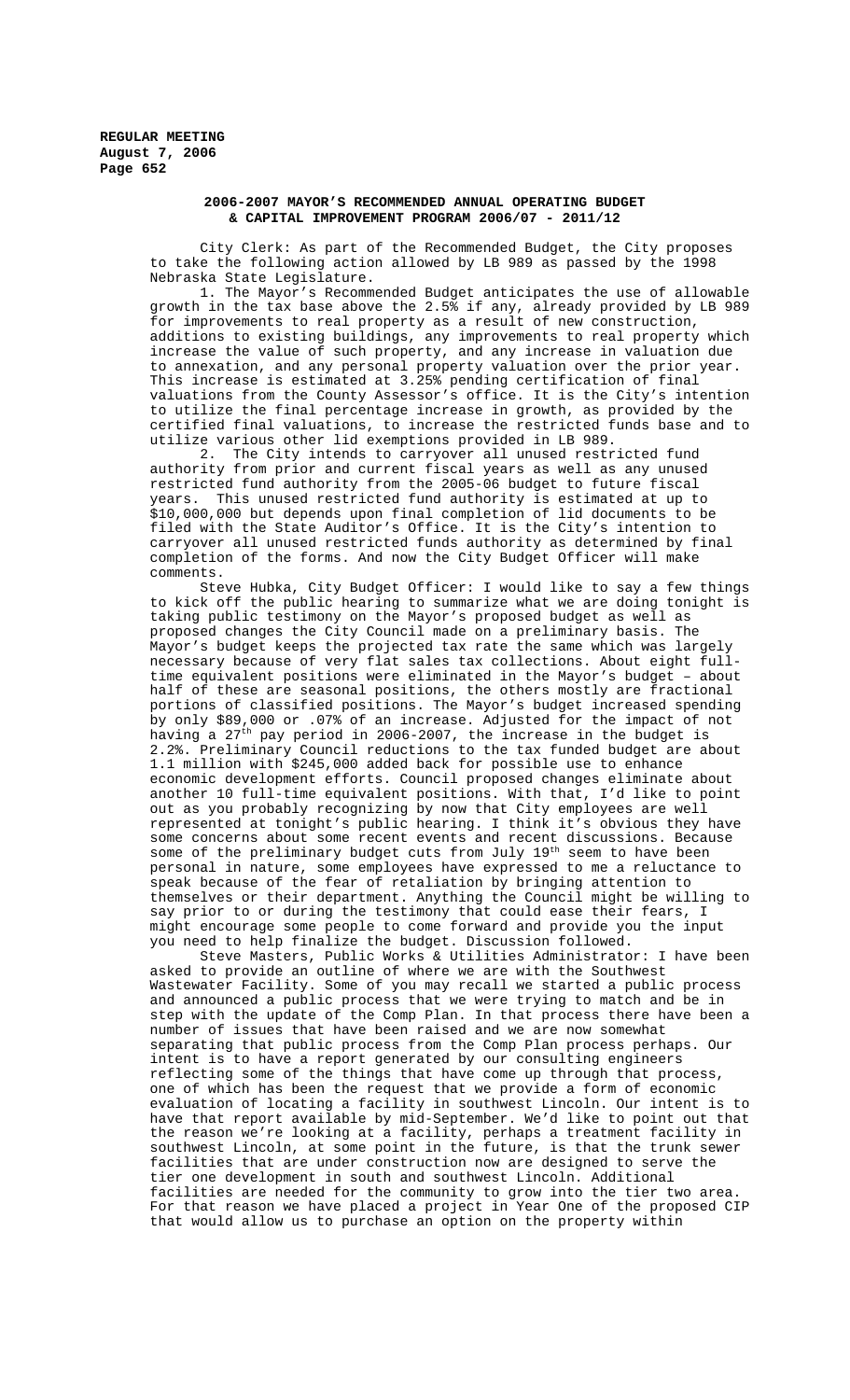southwest Lincoln. Our intent as we follow that process along is to bring it through for a public hearing with the Planning Commission and the City Council. In summary that is our intent.

Jeff Stump, 615 Eldora Lane, President of NAGE Union, came forward commenting about the importance of the trust relationship between the City and an employee with a signed contract and a defined benefit.

Robyn Cruse-Miller, 3700 Garfield St., Vice President of LCEA, came forward in support of the Mayor's recommended budget and stated that the Council changes and cuts to the budget will have a negative impact on the community. Discussion followed.

Rodrigo Cantarero, 3741 Stockwell Circle, came forward representing the Lancaster County Board of Health Dept., stating concerns that cutting the budget will have a negative impact on critical issues relating to public health.

Gary Meier, 3127 N. 13<sup>th</sup> St., President of the Lincoln City Employees Association, stated that the City employee labor force provides a high level of quality service to its citizens and feels budget cuts will negatively impact the quality of life we've all come to enjoy.

Les Helms, 5721 Gladstone, President of ATU, commented that all his co-presidents are open and willing to be contacted by the Council for any help. Discussion followed.

Mary Bills Strand, 2149 Stone Creek Loop South, stated she is opposed to cuts in Urban Development. She stated that to keep property taxes from rising, budget cuts need to be made in the retirement and benefit packages but not used in departments to target and intimidate employees. Discussion followed.

Lois Haupt, 4212 Knox St., came forward expressing opposition to staff cuts in Urban Development as this would cut services to the City and its Neighborhoods.

Gordon Scholz, 302 Arch. Hall, Director of Community and Regional Planning Graduate Program at UNL, came forward in opposition to staff cuts in the departments of Urban Development, Planning, and Public Works & Utilities.

Jean Chicoine, 629 S. 27<sup>th</sup> St., came forward in opposition to Urban Development staff cuts.

Diane Winch, 15445 N. D St., Roca, came forward questioning if a Council member can remain objective if serving on the LIBA Board of Directors. Discussion followed.

Teri Hubka, 4210 Paxton Circle, came forward in favor of the Mayor's budget as it preserves jobs.

George Venhaus, 3200 Touzalin Ave., came forward for comment on various issues.

Beth Thalker, 5300 Lowell Ave., came forward in support of the Mayor's budget to ensure Parks & Recreation is given funding for rehabilitation and replacement.

Ross Greathouse, 29 Bishop Square, Board member of Great Plains Trails Network, and President of the Nebraska Trails Council stating Lincoln is a great city that must be maintained. Discussion followed.

Neal Thomas, 4435 East Eden, Pedestrian and Bicycle Advisory Committee Chair, came forward with concerns that funding continue to Parks & Recreation facilities.

Curt Donaldson, 2860 R Street, came forward in support of the Mayor's budget. Discussion followed.

Lonnie Burklund, 4720 Starling Dr., came forward representing the Lincoln/Omaha/Council Bluffs Area Transportation Engineers Locate Chapter in opposition to the elimination of the Traffic Engineer position as it is an important position.

Danielle Nantkes, 3179 R Street, came forward representing the Community Development Task Force, in opposition to staff cuts in Urban Department.

#### TOOK BREAK 7:00 P.M. **RECONVENED 7:10 P.M.** RECONVENED 7:10 P.M.

Dan B. Lutz, 3915 Apple Street, came forward in opposition to the proposed southwest wastewater treatment plant.

Bruce Bohrer, 1135 M Street, came forward representing the Lincoln Chamber of Commerce, suggesting options in providing good government. Discussion followed.

Richard Meginnis, 2720 Katy Circle, came forward to commend the efforts of the City Council.